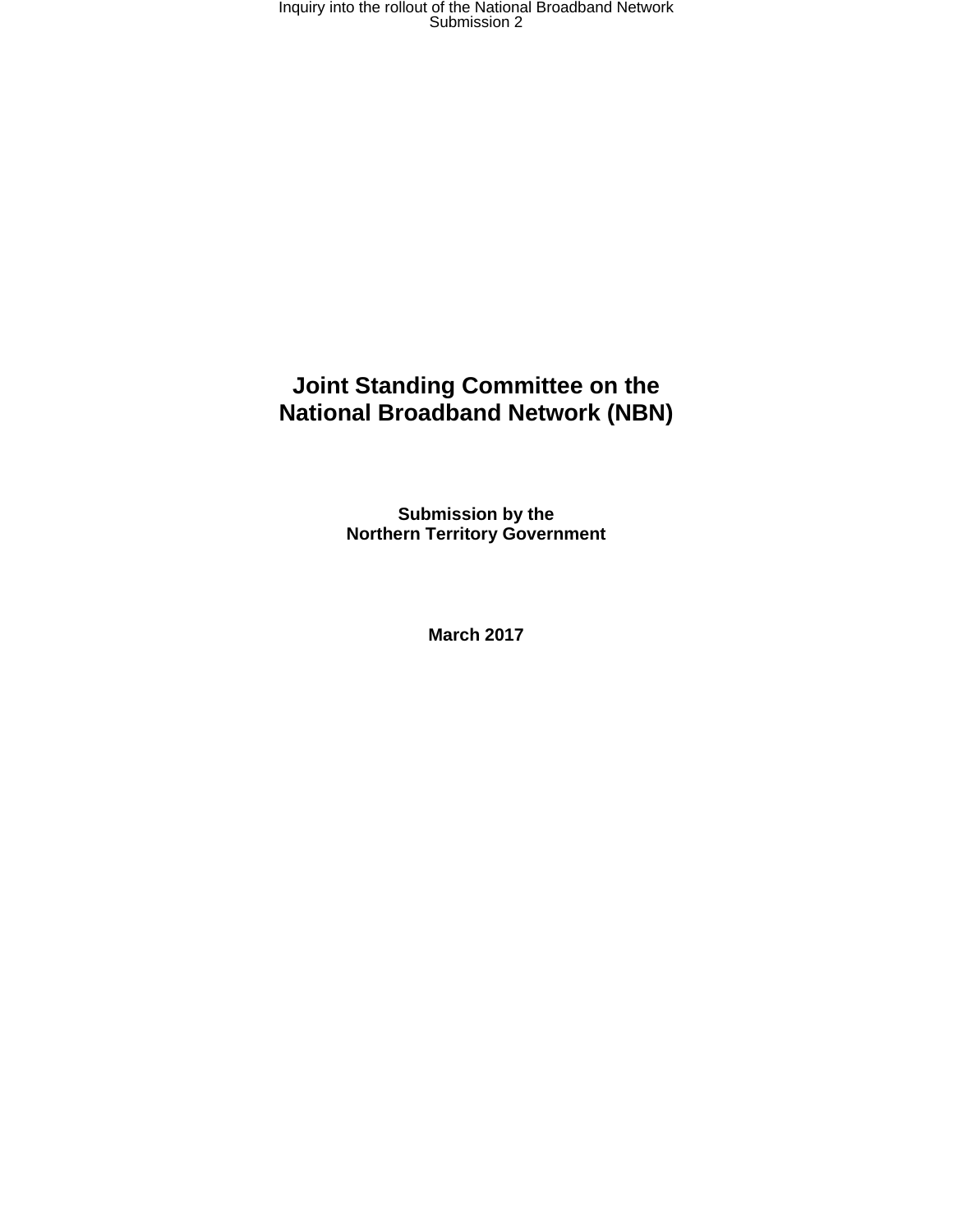*Northern Territory Government Submission to the Joint Standing Committee on the National Broadband Network* 

### **Summary**

The National Broadband Network (NBN), when complete, will undoubtedly transform the Australian economy, open new capabilities and provide the capacity to deliver new services. Nowhere would the effect of this be felt more, nor will the benefits be greater, than in the remote communities of Australia, particularly in the Northern Territory.

Provision of a superior broadband connection in remote communities will be a significant factor towards closing the gap of Indigenous disadvantage. It would enable improved well-being for individuals and families living and working in some of the most remote locations in Australia by improving access to essential health and education facilities and other online services provided by the Northern Territory Government which is increasingly delivering services digitally.

#### **Introduction**

In the Northern Territory Government's submission to the 2015 Regional Telecommunications Independent Review, it was highlighted that the lack of basic telecommunications infrastructure is the major issue faced by many remote communities in the Northern Territory. These communities are mostly Indigenous communities but also include many pastoral and tourism enterprises.

The Northern Territory Government recognises that reliable and affordable telecommunications services provide significant social and economic benefits. This is a basic tenet of the United Nations resolution on *The promotion, protection and enjoyment of human rights on the Internet*, which states on page 2:

"…the spread of information and communications technology and global interconnectedness has great potential to accelerate human progress, to bridge the digital divide and to develop knowledge societies".<sup>1</sup>

Telecommunications services have become increasingly critical and underpin the delivery of essential health and education services, social interaction and business and economic development. It is therefore essential that access to the internet is available equitably to all Australians and maintained to a level that creates no disadvantage regardless of location.

The Northern Territory Government supports the Australian Government's Mobile Black Spot Program which is currently being rolled out throughout Australia to improve mobile phone coverage in regional and remote areas of the country. In addition, in 2015 the Northern Territory Government entered into another co-investment agreement with Telstra under a three-year, \$30 million program to provide mobile phone and fixed line broadband coverage to many remote communities in the Northern Territory. This follows three prior successful jointly-funded remote telecommunications infrastructure programs over the past eight years.

#### **National Broadband Network in the Northern Territory**

#### *Satellite communications*

The Australian Government's current position is that areas outside the major cities and towns, including all remote communities in the Northern Territory will be connected to the NBN via the technically inferior satellite service rather than fixed broadband infrastructure. This position is to be applied even where the communities have existing, state of the art terrestrial telecommunications connections.

The well-known idiosyncratic nature of satellite technology makes it difficult, costly or impossible to ensure delivery of some online applications. The time delays (latency) in satellite communications exclude some applications from operating successfully and render voice communication impractical. The nature of extreme weather conditions common within the Northern Territory, especially in the coastal regions, makes satellite unreliable due to rain fade and loss of signal. In a natural disaster satellite communications are likely to fail precisely at the time a community needs them the most.

 <sup>1</sup> *Promotion and protection of all human rights, civil, political, economic, social and cultural rights, including the right to development*, 27 June 2016, Human Rights Council of the United Nations General Assembly, https://www.article19.org/data/files/Internet\_Statement\_Adopted.pdf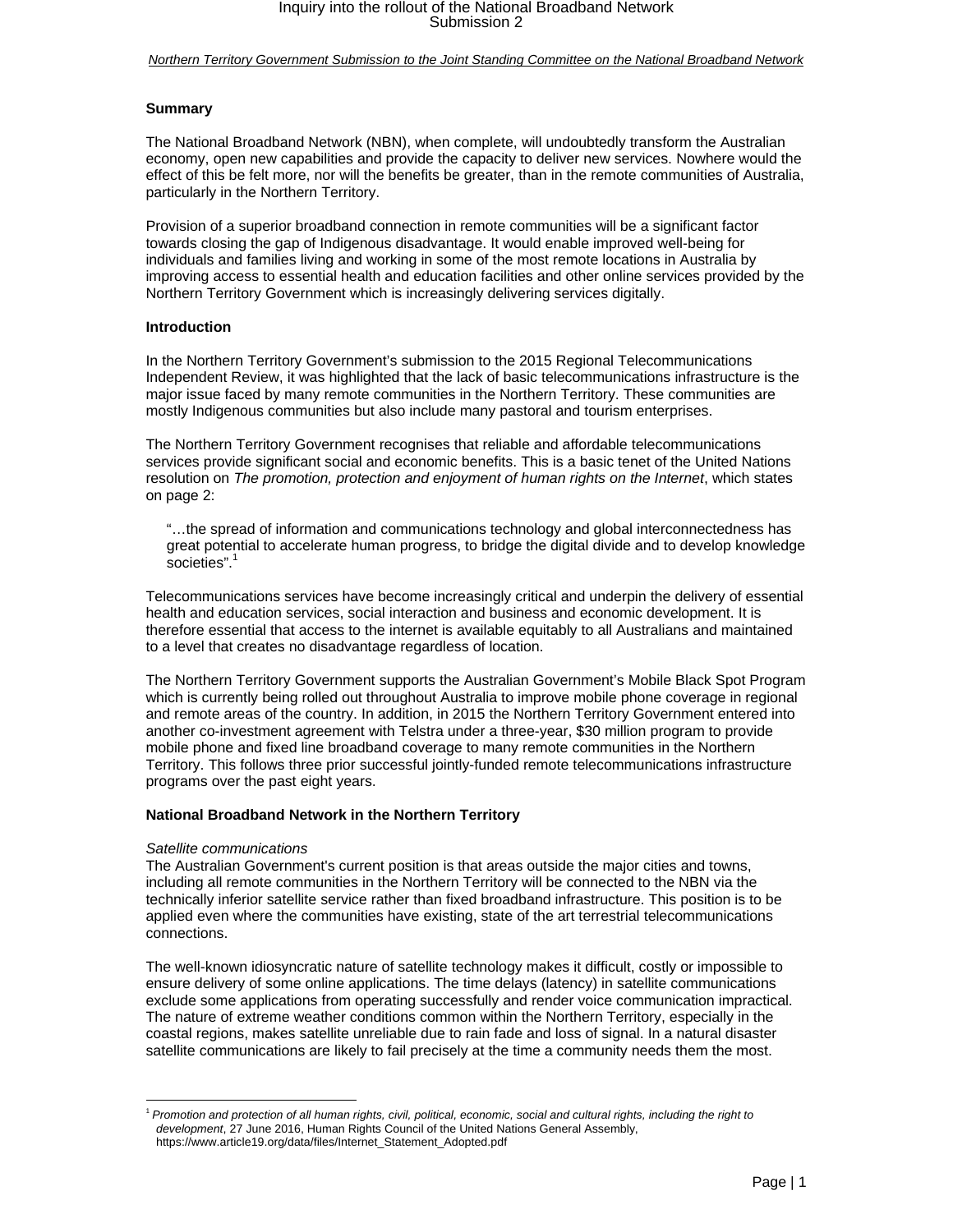## *Northern Territory Government Submission to the Joint Standing Committee on the National Broadband Network*

Furthermore, the Fair Use Policy<sup>2</sup> enforced by NBN Co on users of the satellite service unfairly discriminates against customers in remote areas who can only access the internet via this technology. Similar restrictions are not placed on the majority of Australians in urban locations who access the internet via fixed line services on the NBN.

## *Education*

In March 2015, the Distance Education and Broadband Working Group was established to provide guidance and advice to NBN Co in establishing the best technical design and solution to meet the education needs of Distance Learning Students to replace the Northern Territory Government's STARS (Satellite To All Remote Sites) education network. The Northern Territory Government Department of Education will fully evaluate Sky Muster service performance and will be working to establish a centralised model for education services for distance education sites over the NBN.

## *Health*

The *Remote Area Nurse Safety* report published by the Northern Territory Government Department of Health in 2016, recommended provision of internet access into Remote Area Nurse (RAN) accommodation to improve nurse safety when providing after hours on-call services in remote NT communities. An options paper prepared by Northern Territory Government Department of Health recommended installation of NBN satellite services into 329 RAN houses across 49 remote Northern Territory communities and regional towns. This is a major Northern Territory Government initiative.

To date, NBN satellite services have been installed in 24 RAN houses in remote communities. The insufficient availability of NBN Co contractors for installation of satellite equipment in remote communities will impede the efficient and timely rollout of services. Northern Territory Government Department of Health's objective to install 329 satellite services across 49 remote communities by 30 September 2017 may be unachievable if NBN Co contractors cannot meet demand.

In delivering clinical care, the Northern Territory Government Department of Health advises the performance of NBN satellite relative to terrestrial services is a potential impediment to adoption of NBN satellite services in remote communities. User demand is expected to reduce as latency of 630 milliseconds impacts the ability to utilise basic consumer grade medical devices for monitoring of medical conditions, e.g. heart monitoring, blood sugar monitoring or duress alarms. The residential grade NBN satellite service is unlikely to be considered suitable for supporting operational core clinical systems and TeleHealth services.

### *Community development*

Organisations representing many remote communities in the Northern Territory have existing arrangements with Telstra, which is not an NBN retail service provider, for the provision of current satellite telecommunications service. However, as with the Northern Territory Government Department of Health and at a higher cost, some organisations have installed NBN satellite services in staff housing for individual security and well-being and to aid retention of staff in very remote areas.

Regional councils in the Northern Territory have reported that NBN Co's level of engagement has been poor. The NBN Local Government Charter highlights a very low level of engagement for the Sky Muster footprint in regional areas in 2015-16 and 2016-17. The level of engagement in the charter reflects an approach to distribute newsletters to keep councils informed and no direct stakeholder communications or meetings.

This low level of engagement with regional councils has likely contributed to a poor understanding of the benefits of the service. The majority of regional councils have advised they are not utilising the NBN Co Sky Muster service as it is cost prohibitive in comparison to metropolitan areas, not available through Telstra and does not provide business grade capacity.

### *Primary industries*

A number of case studies from remote primary producers in the Northern Territory highlight the challenges faced by this industry:

a) In 2016, a rapidly growing fish farm 60 kilometres from Darwin began investigating broadband access for their IT systems supporting their burgeoning business. Despite having fibre to their

 <sup>2</sup> *Fair Use Policy*, nbn co, 1.3 Unfair Use regarding the NBN Co Satellite Network, p.4 http://www.nbnco.com.au/content/dam/nbnco2/documents/sfaa-wba2-product-catalogue-fair-use-policy\_20160407.pdf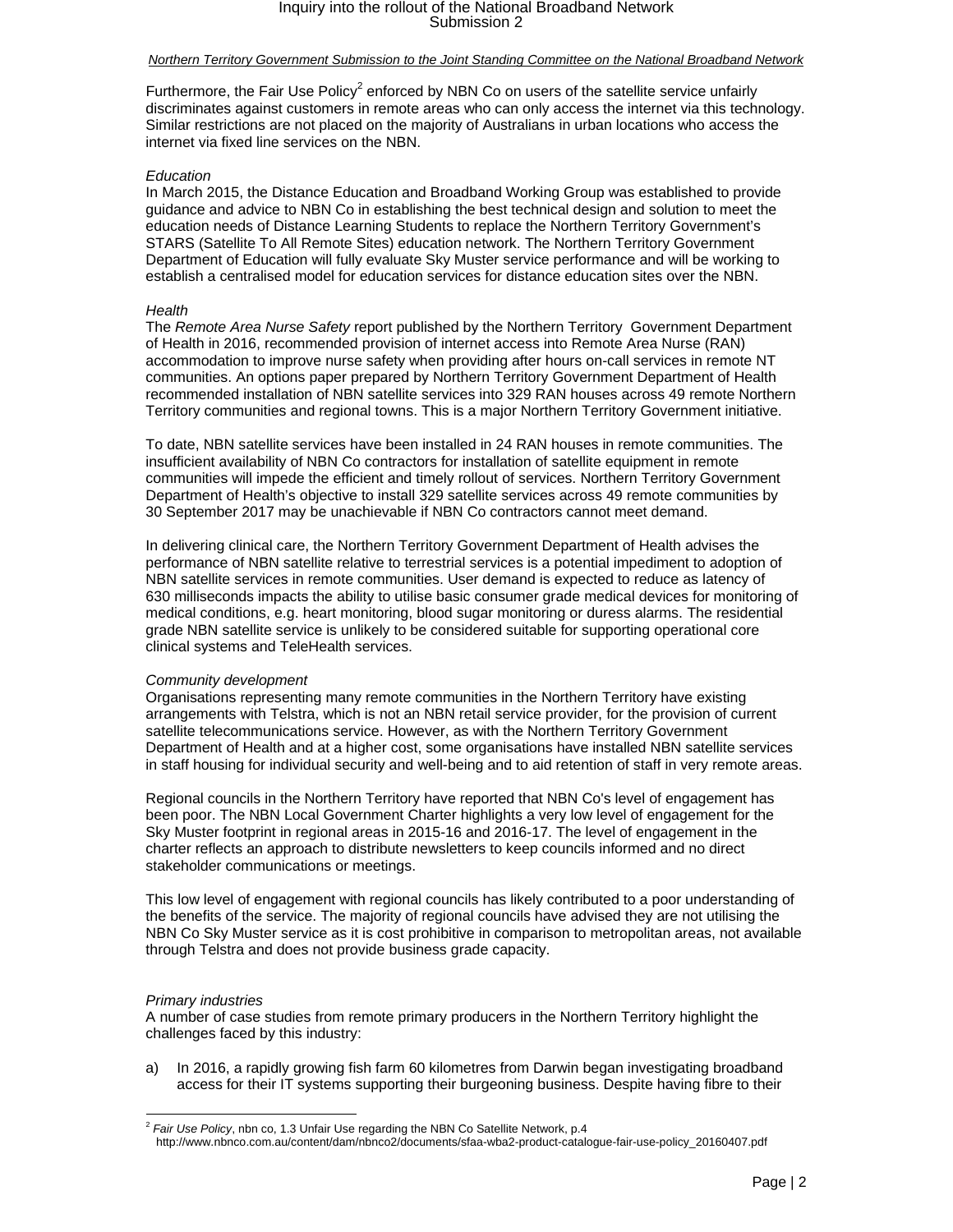### *Northern Territory Government Submission to the Joint Standing Committee on the National Broadband Network*

driveway, an initial quotation from Telstra of approximately \$300 000 for a fibre installation to their office dampened the business's enthusiasm and raised their frustration about running a business in the Northern Territory in the 21st Century. Even more frustrating was the lack of business account availability for the NBN satellite service and a lack of response from any Retail Service Providers generally to their enquiries. The result is a multi-million dollar and rapidly expanding business running their internet business on a 3G cellular connection with all of the associated bandwidth, expense and data download problems that occur ongoing.

b) A large pastoral property approximately 160 kilometres north of Alice Springs only has access to satellite broadband because of its location. The property relies on broadband for numerous activities including sales, accounting, employment of regular and itinerant workers, accommodation enquiries and tourism venture bookings.

According to the managers, satellite broadband suffers from reliability issues three to four days a week ranging from partial to complete outages. A recent change in Retail Service Provider (RSP) has done little to alleviate these issues indicating that the satellite infrastructure is the underlying cause of the outages.

Of interest is that the property owners are able to directly compare the NBN Sky Muster service with that provided by School of the Air over the Northern Territory Government's STARS (Satellite To All Remote Sites) education network. The owners advise that the STARS service is much more reliable and faster.

A number of high level meetings have been held between key Northern Territory primary industry associations and the Australian Government to no avail. After a meeting between various National and State primary industry bodies and associations late last year, it seems that NBN Co executive and the Australian Government were not aware of solutions to the broadband issues in the bush and the sheer scale of the challenge.

At the National Farmers' Federation Annual Conference in 2016, farmers in the more populated states raised concerns about the NBN satellite solution, even though they can connect to a more reliable broadband service by other means, such as mobile phone or fibre via a variety of RSPs. Remote NT farmers do not have these options and are stranded.

NBN Co does not deal with end users directly and relies on RSPs to consult with business and residential customers. The result of this distance from the consumer is continual finger-pointing by all concerned during outages or when complaints arise from installation issues. The feeling is that the RSPs and NBN Co do not realise the importance of the service to primary producers with no alternative access to communications technology. Remote customers, in particular, are left feeling very isolated and frustrated.

#### *Northern Territory Government solution*

An extension of the fixed wireless network will contribute to the Australian Government's broader efforts to optimise the NBN Co satellite service for end-users and reduce demand on the satellite network. The Australian Government has agreed with Recommendation 3 of the *Regional Telecommunications Review 2015*, which states NBN Co, where practicable, extend boundaries of its fixed wireless footprint as a substitute for satellite to give the best possible outcome for regional users.

There is no evidence of the application of this agreed recommendation in the Northern Territory. Extension of the fixed wireless service would have the added benefit of faster and more reliable access to the internet, be free of the download limitations of the Fair Use Policy of NBN Co and put less pressure on the satellite service for remaining users.

In November 2016, the Northern Territory Government asked the Australian Government to approach NBN Co to change its service delivery model for 34 remote Northern Territory communities to a fixed wireless solution utilising existing fibre technology, to provide residents with a superior broadband service than the proposed satellite solution.

In a reply dated 19 December 2016, the Minister for Regional Communications, Senator the Hon Fiona Nash, stated that NBN Co is building the National Broadband Network at arm's length from the Australian Government which is not involved in the day-to-day technology selection and network design decisions as these are operational matters for the company.